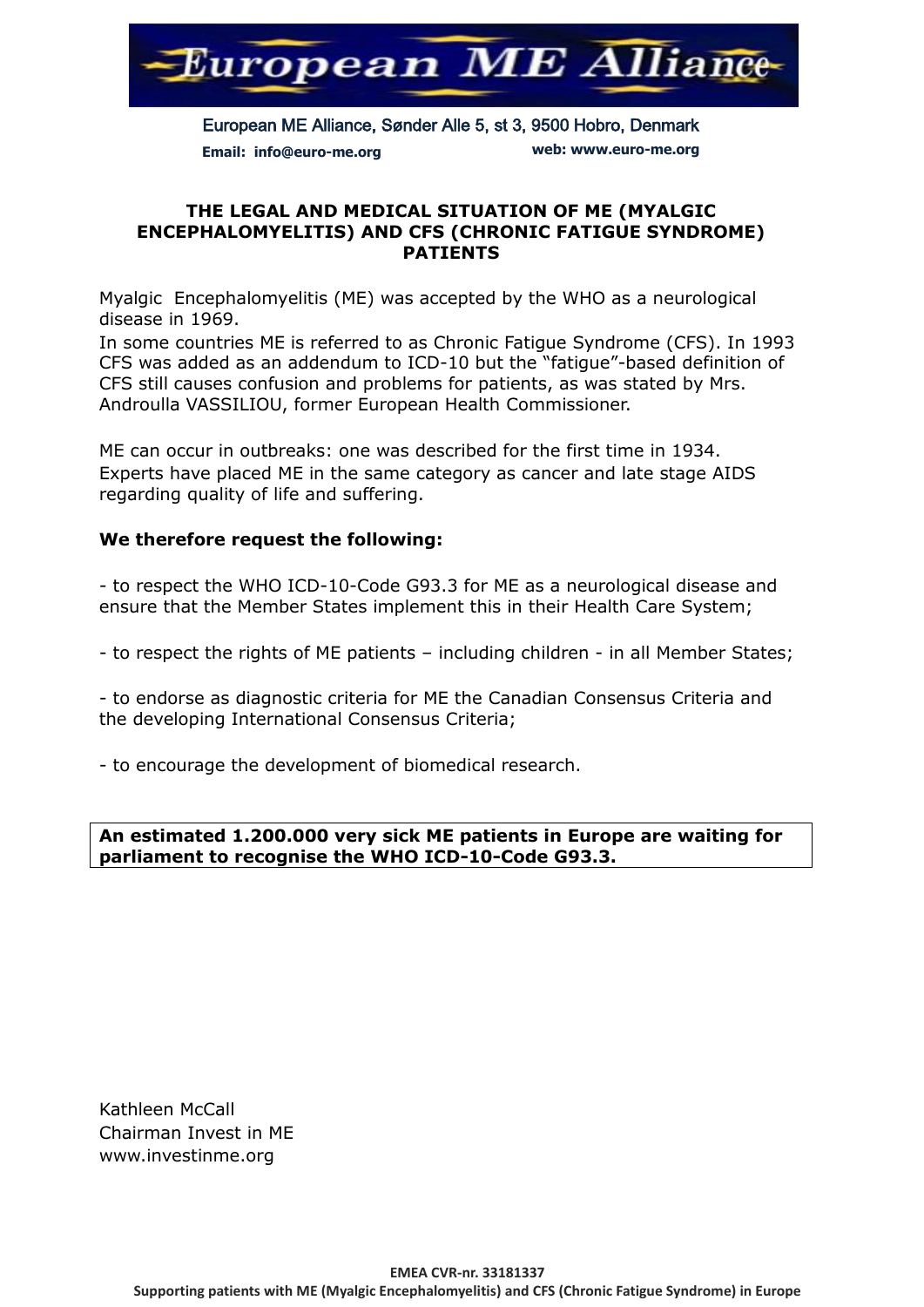

European ME Alliance, Sønder Alle 5, st 3, 9500 Hobro, Denmark **Email: info@euro-me.org web: www.euro-me.org**

# **References**

- 1. [www.who.int/classifications/icf](http://www.who.int/classifications/icf)
	- G93.3 Postviral fatigue syndrome Benign myalgic encephalomyelitis (ME)
- 2. Carruthers B, Jain AK, De Meirleir KL, Peterson DL, Klimas NG, Lerner AM, Bested AC, Flor-Henry P, Joshi P, Powles AP, *et al*.: Myalgic encephalomyelitis/chronic fatigue syndrome: clinical working case definition, diagnostic and treatment protocols. *Journal of chronic fatigue syndrome* 2003, 11(1):7-115.
- 3. Carruthers BM, van de Sande MI, De Meirleir KL, Klimas NG, Broderick G, Mitchell T *et al.* Myalgic encephalomyelitis: International Consensus Criteria. *J Intern Med* 2011;270:327–38.
- 4. Nacul LC, Lacerda EM, Campion P, Pheby D, Drachler MD, Leite JC, Poland F, Howe A, Fayyaz S, Molokhia M: The functional status and well being of people with myalgic encephalomyelitis/chronic fatigue syndrome and their carers. *BMC Public Health* 2011, 11(1):402.
- 5. J. Mark Van Ness, Staci R. Stevens, Kylie T. Kumasaka, Harnoor Singh, Betsy Keller, Daniel L. Peterson, Jose Montoya and Christopher R. Snell: A diagnostic test for the identification of metabolic dysfunction. *Conference abstract 9th IACFS/ME clinical and research conference, Reno, March 7, 2009.*
- 6. Brown, M. M., Bell, D. S., Jason, L. A., Christos, C. and Bell, D. E. (2012), Understanding Long-Term Outcomes of Chronic Fatigue Syndrome. J. Clin. Psychol., 68: 1028–1035. doi: 10.1002/jclp.21880
- 7. Twisk, F.N., Maes, M., 2009. A review on cognitive behavioral therapy (CBT) and graded exercise therapy (GET) in myalgic encephalomyelitis (ME)/ chronic fatigue syndrome (CFS): CBT/GET is not only ineffective and not evidencebased, but also potentially harmful for many patients with ME/CFS. Neuro Endocrinology Letters 30 (3), 284–299.
- 8. KCE report: Evaluation of CBT/GET therapy. <https://kce.fgov.be/nl?SGREF=5268&CREF=11648>
- 9. Fluge Ø, Bruland O, Risa K, Storstein A, Kristoffersen EK, et al. (2011) Benefit from B-Lymphocyte Depletion Using the Anti-CD20 Antibody Rituximab in Chronic Fatigue Syndrome. A Double-Blind and Placebo-Controlled Study. PLoS ONE 6(10): e26358. doi:10.1371/journal.pone.0026358
- 10.Maes M, Twisk FN: Chronic fatigue syndrome: Harvey and Wessely's (bio)psychosocial model versus a bio(psychosocial) model based on inflammatory and oxidative and nitrosative stress pathways. *BMC Med* 8:35.
- 11.Broderick G, Fuite J, Kreitz A, Vernon SD, Klimas N, Fletcher MA. A formal analysis of cytokine networks in chronic fatigue syndrome. *Brain Behav Immun.* 2010 Oct;24(7):1209-17.
- 12.Komaroff AL, Cho TA: Role of infection and neurologic dysfunction in chronic fatigue syndrome. *Seminars in Neurology* 2011, in press.